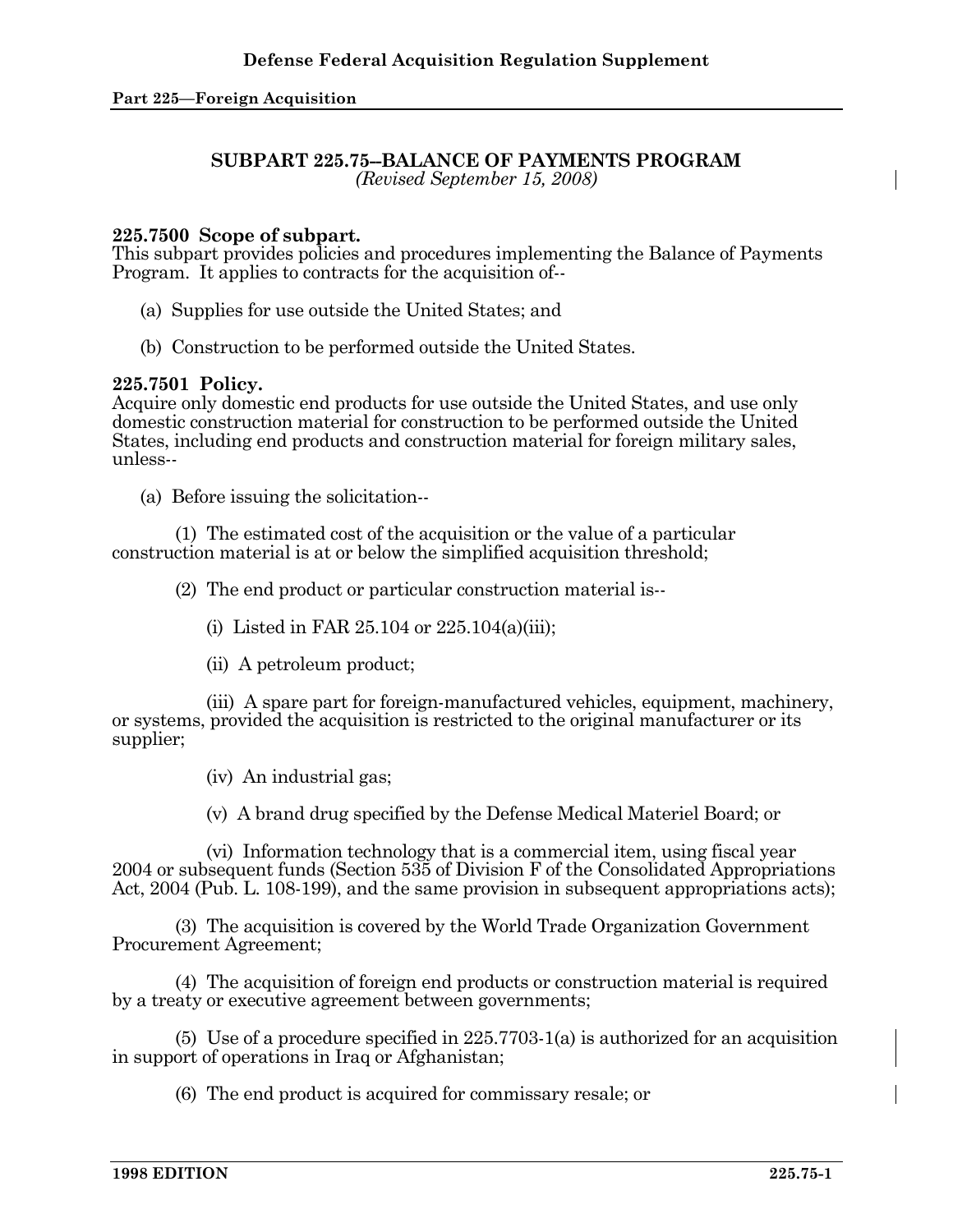### **Part 225—Foreign Acquisition**

 (7) The contracting officer determines that a requirement can best be filled by a foreign end product or construction material, including determinations that--

 (i) A subsistence product is perishable and delivery from the United States would significantly impair the quality at the point of consumption;

 (ii) An end product or construction material, by its nature or as a practical matter, can best be acquired in the geographic area concerned, e.g., ice or books; or bulk material, such as sand, gravel, or other soil material, stone, concrete masonry units, or fired brick;

(iii) A particular domestic construction material is not available;

 (iv) The cost of domestic construction material would exceed the cost of foreign construction material by more than 50 percent, calculated on the basis of--

(A) A particular construction material; or

 (B) The comparative cost of application of the Balance of Payments Program to the total acquisition; or

(v) Use of a particular domestic construction material is impracticable;

(b) After receipt of offers--

 (1) The evaluated low offer (see Subpart 225.5) is an offer of an end product that--

(i) Is a qualifying country end product;

(ii) Is an eligible product; or

 (iii) Is a nonqualifying country end product, but application of the Balance of Payments Program evaluation factor would not result in award on a domestic offer; or

(2) The construction material is an eligible product; or

 (c) At any time during the acquisition process, the head of the agency determines that it is not in the public interest to apply the restrictions of the Balance of Payments Program to the end product or construction material.

# **225.7502 Procedures.**

If the Balance of Payments Program applies to the acquisition, follow the procedures at PGI 225.7502.

# **225.7503 Contract clauses.**

Unless the entire acquisition is exempt from the Balance of Payments Program--

 (a) Use the clause at 252.225-7044, Balance of Payments Program--Construction Material, in solicitations and contracts for construction to be performed outside the